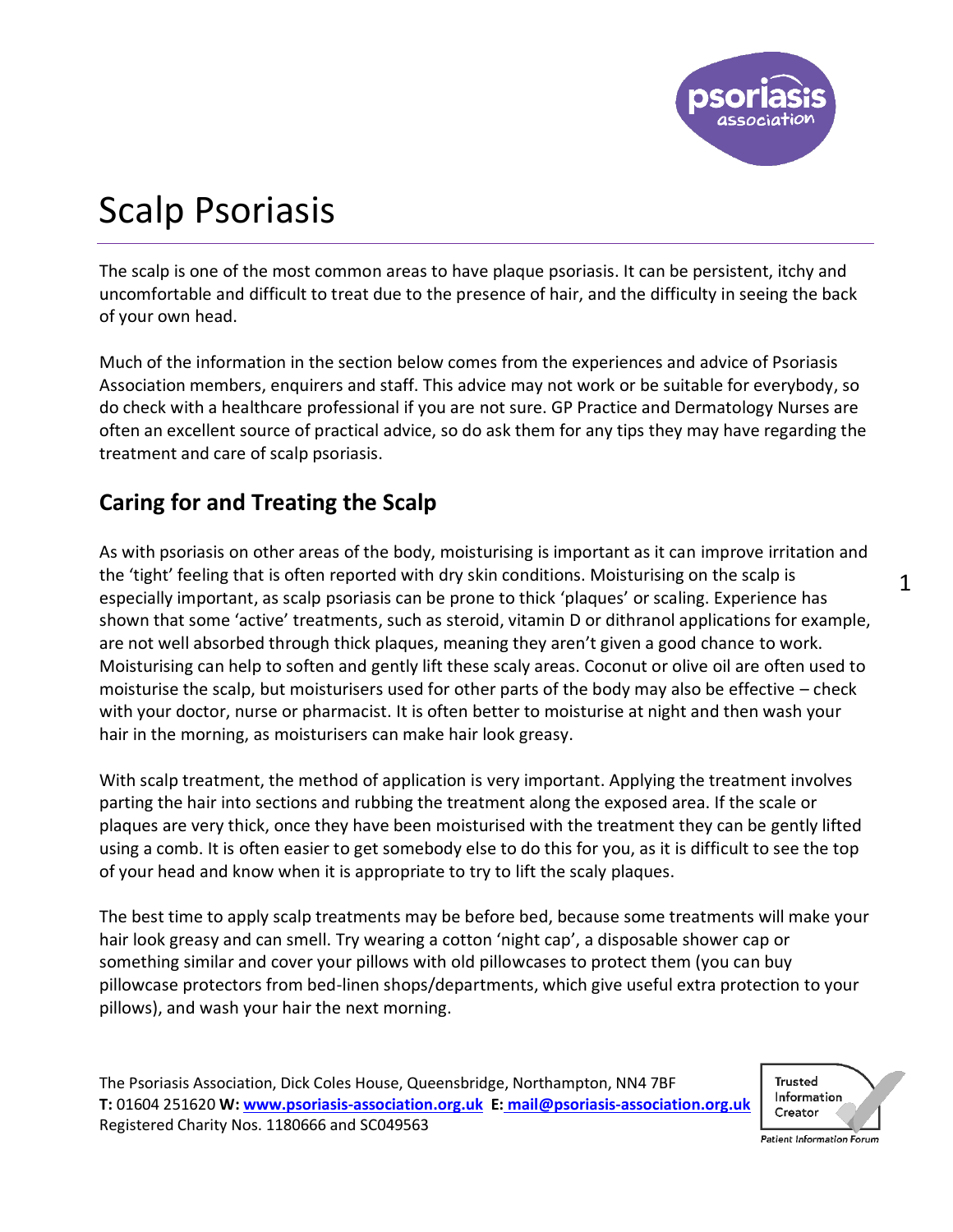## **Some General Hints**

- Always wash and dry, brush and comb the scalp gently. Do not scrub.
- Whilst it may be difficult, try not to pick at plaques on the scalp if you can, as this may make the condition worse, or may even cause it to become infected. Try to soften the plaques with moisturiser, and lift them gently instead.
- If the scalp is inflamed, postpone having any colour treatments or dyes put on your hair until the inflammation is less intense. When you do go for cosmetic hair treatments, tell the hairdresser about your psoriasis in advance so that the treatment is kept gentle.
- If you do not have areas of broken skin or active scale, hair dying may be fine. Always carry out a patch test 24 hours beforehand, to check that the dye does not irritate your scalp. If you are worried, visit a hairdresser and have it done professionally.
- A good hairdresser will have been trained in scalp conditions, and should not shy away from doing your hair. If you feel concerned, try telephoning first to explain your situation.

## **Scalp applications available for the treatment of psoriasis**

PoM = Prescription Only Medication

**P** = Pharmacy Medicines (you must ask your pharmacist for this treatment)

 $|GSL|$  = General Sales List (can be purchased directly from the shelves of the pharmacy)

The following shampoos and scalp applications are prepared by the manufacturer (proprietary). In exceptional circumstances (when the proprietary applications have not been successful, or for very severe scalp psoriasis), a dermatologist may prescribe a generic treatment that is mixed by the pharmacist (non-proprietary) such as coal tar and salicylic acid. This is often referred to as a 'special', with costs and availability varying around the country.

The information provided below regarding available products, their ingredients and directions for use was taken from the British National Formulary, was correct at the time of printing and is regularly reviewed. The suitability of the treatment for adults / children was taken from the Summary of Product Characteristics available from the Electronic Medicines Compendium (EMC). However it is recognised that in some situations, it may be necessary for a treatment to be prescribed and used under the supervision of a doctor or nurse outside of the general recommendations. When



 $\overline{2}$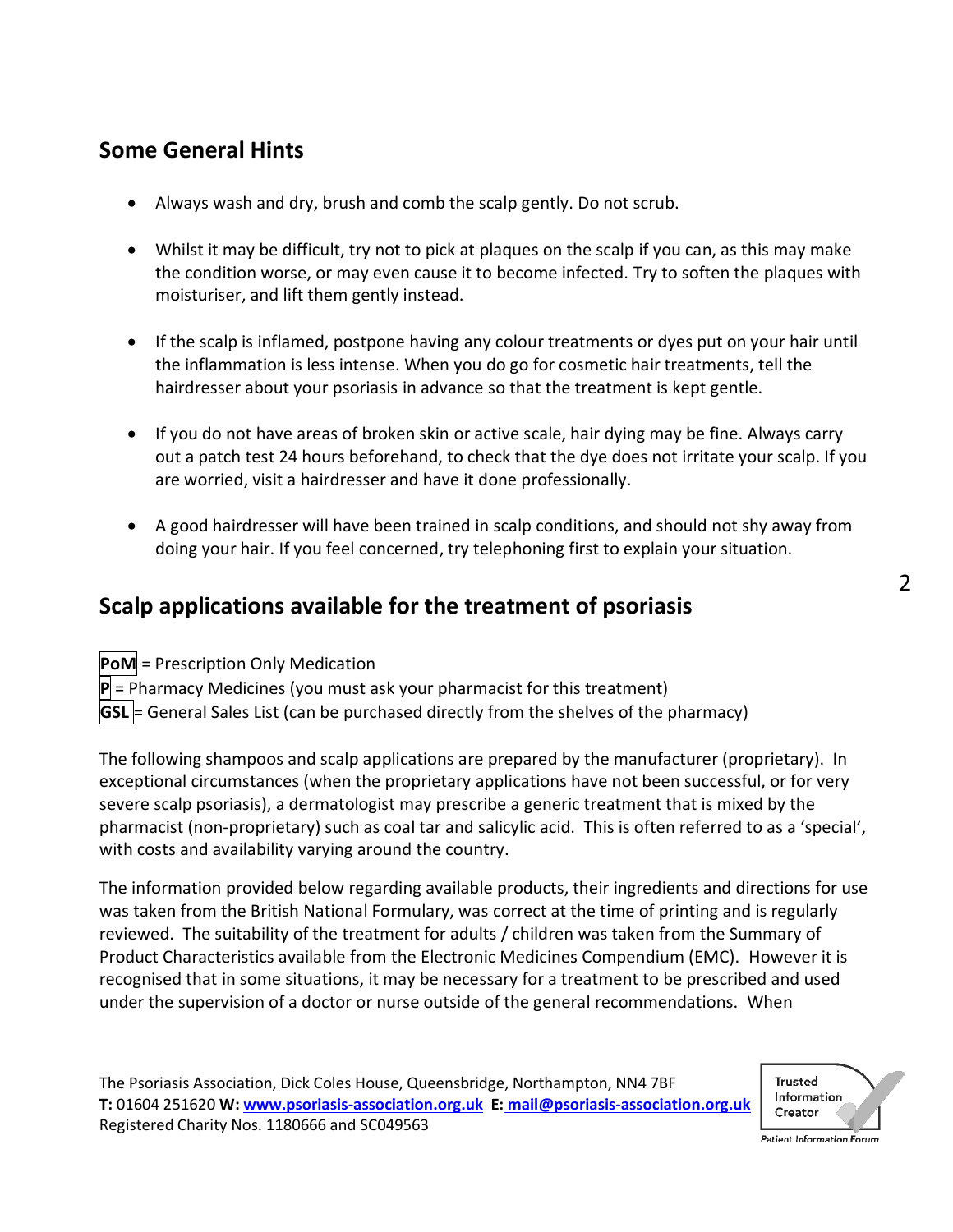treatments are being used on children, please follow the guidance of the healthcare professional who has prescribed the treatment.

It is important you also read the patient information leaflet enclosed with the treatment, and follow any advice given by a GP or Pharmacist.

**There are currently a number of issues in the manufacture and supply of certain topical treatments. Those listed below with an asterix (\*) are currently unavailable, but may return to the market at a future date.** 

## **Coal Tar Applications**

Coal tar applications are known to have a descaling effect, making them good for removing some scaling and reducing dandruff-like flaking. Many coal tar applications and shampoos are available to buy without a prescription, making them a good option for people with mild scalp psoriasis who want to manage their treatment without going to the doctor. However, thicker or more severe scalp psoriasis will often require other treatments, or a combination of treatment types. Tar applications are traditionally thought of as being messy and smelly, although many of the newer varieties are much cleaner. The National Institute for Health and Care Excellence (NICE) guidance on the assessment and management of psoriasis (2017) states that coal tar shampoos should not be used alone on severe scalp psoriasis.

**Alphosyl 2 in 1** (Omega Pharma Ltd) **GSL**

*Shampoo*, alcoholic coal tar extract 5%

**For use in adults and children over 12 years of age** - Use once or twice weekly by massaging into wet hair as you would a normal shampoo. It may be helpful to leave on the scalp for 5-10 minutes before washing off and then repeating the process. Remember that it is important to always treat the scalp rather than the hair.

**Children under 12 years of age** - Coal tar preparations have been used in children for many years, but since there is very little documented clinical data in children under 12 years of age, Alphosyl 2 in 1 Shampoo should be used with caution in children and only on the recommendation of a doctor or pharmacist.

### **Capasal** (Dermal) **P**

*Shampoo*, coal tar 1%, coconut oil 1%, salicylic acid 0.5%

**For use in adults and children** - Apply daily if necessary by massaging a small amount (approximately the size of a fifty pence piece for short hair) into the scalp, reducing to once or twice a week as the condition improves. Leave it on for a few minutes before washing out thoroughly. Repeat if necessary.



3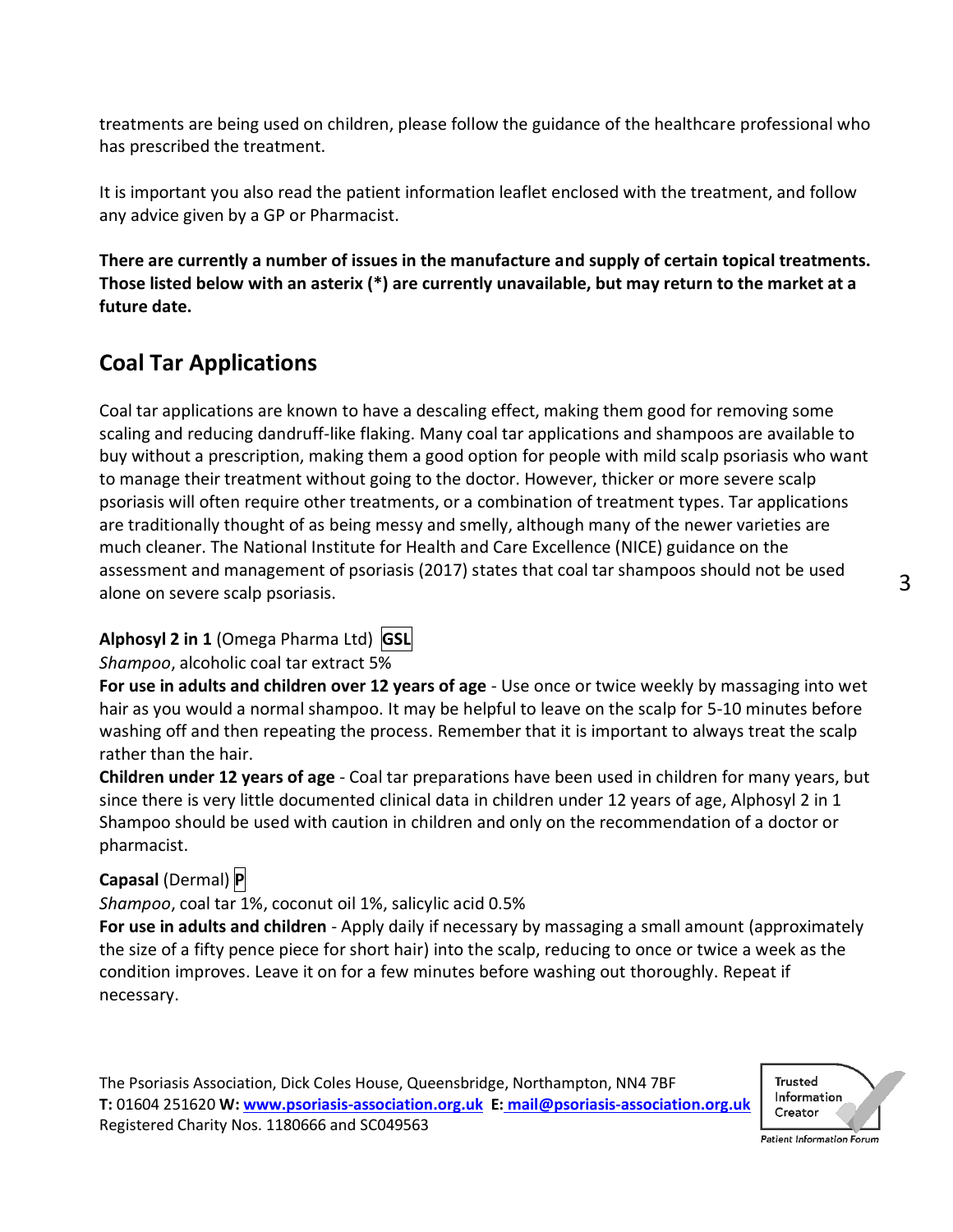### **Cocois** (RPH Pharmaceuticals AB) **GSL**

*Scalp ointment*, coal tar solution 12%, salicylic acid 2%, precipitated sulphur 4%, in a coconut oil emollient base

**For use in adults and children over 12 years of age** - To be applied to the scalp daily and left in place for one hour before being washed off with warm water. This should be continued for 3-7 days until improvement has been achieved. Intermittent repeated applications may be necessary afterwards. Cocois can be used in children aged between 6 and 12 years of age on the recommendation of a doctor or pharmacist. It is not recommended for use in children under 6 years of age.

## **Exorex Lotion** (Teva UK Ltd) **GSL**

*Lotion,* 5% coal tar solution in an emollient base

**For use in adults and children over 12 years of age** - Apply a thin layer two to three times per day to the affected areas. Massage gently and leave to dry.

**For children under 12 years of age** – Exorex may be diluted by mixing with a few drops of freshly boiled and cooled water in the palm of the hand.

## **Neutrogena T/Gel** (Johnson & Johnson Ltd) **GSL**

#### *Shampoo*, coal tar extract 2%

**For use in adults and children over 12 years of age** - Apply liberally 2-3 times weekly by massaging into the wet scalp as you would a traditional shampoo. Leave for several minutes, before rinsing and repeating. If no improvement is seen after six weeks, see your GP. It is not recommended for use in children under 12 years of age.

## **Polytar** (Thornton & Ross Ltd) **GSL**

### *Shampoo,* 4% coal tar solution

**For use in adults and children over 12 years of age** - Use once or twice weekly by wetting the hair and massaging the product vigorously into the scalp. Leave for 3-5 minutes before rinsing thoroughly and repeating. If no improvement is seen after four weeks, see your GP.

**Children under 12 years of age** – Polytar should only be used on the recommendation of a doctor or pharmacist.

## **Psoriderm Lotion** (Dermal) **P**

*Scalp lotion* (= shampoo), coal tar 2.5%

**For use in adults and children** - Use as a traditional shampoo, daily if necessary, by massaging into the affected area and leaving for a few minutes. Reduce usage to once or twice a week as the condition improves.

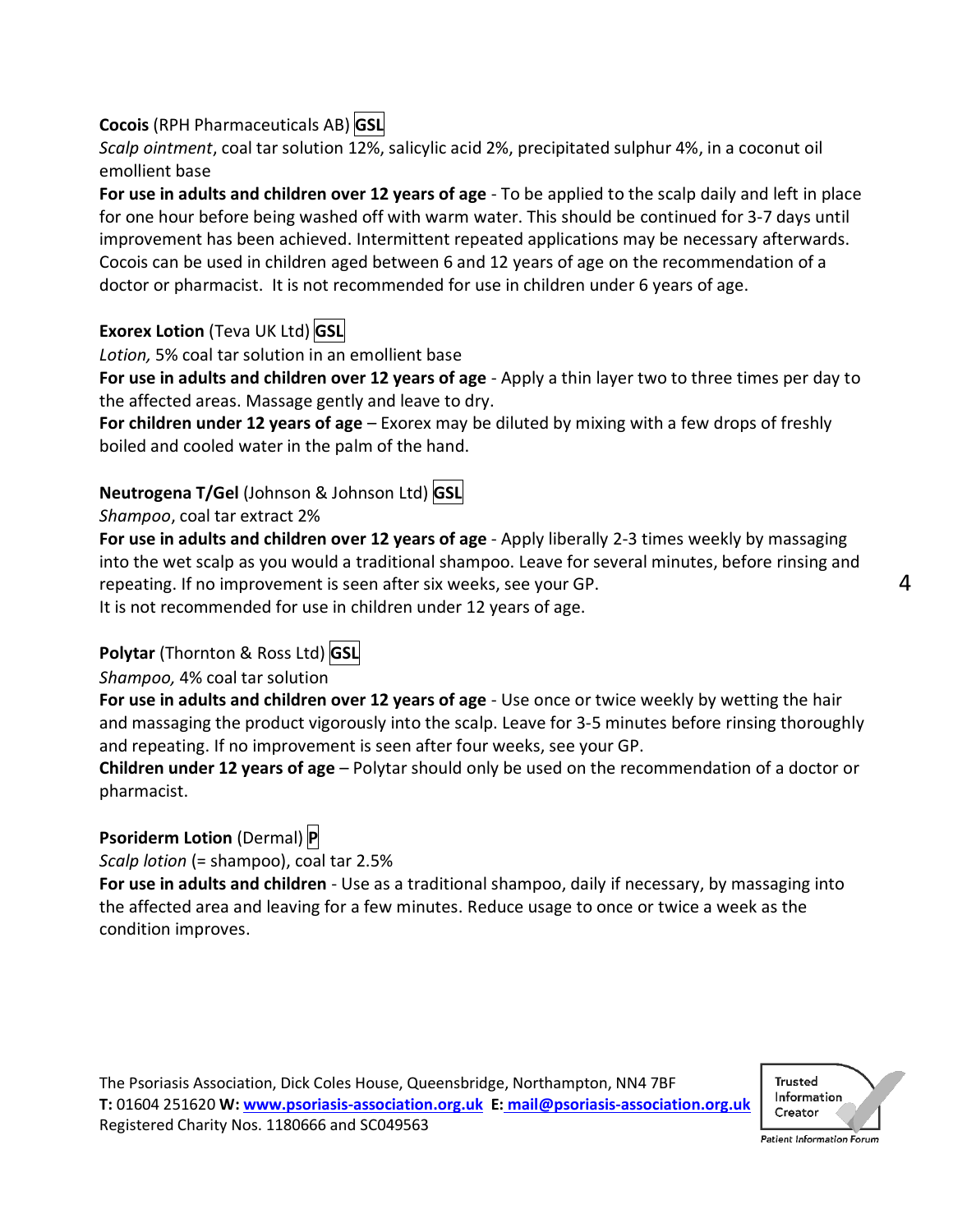## **Psoriderm Cream** (Dermal) **P**

*Cream,* coal tar 6%

**For use in adults and children** - Apply directly to the affected skin or scalp 1-2 times daily or as advised by your GP. Do not use on pustular psoriasis.

## **Sebco** (Derma UK) **GSL**

*Scalp ointment,* coal tar solution 12%, salicylic acid 2%, precipitated sulphur 4%, in a coconut oil emollient base

**For use in adults and children over 12 years of age** - Apply to the scalp daily for the first 3–7 days, then once or twice a week as required. Shower off after 1 hour.

**For children aged 6 years – 12 years of age** – Sebco should only be used on the recommendation of a doctor or pharmacist. It is not recommended for use in children under 6 years of age.

## **Vitamin D Applications**

If topical steroid and combined topical steroid and vitamin D products have not improved the psoriasis; or if topical steroids cannot be used due to allergy, Vitamin D applications, which tend to be clean and odour-free, can be used as an alternative.

## **Curatoderm Lotion** (Almirall Ltd)

*Lotion,* tacalcitol (as monohydrate) 4 micrograms/g

**For use in adults** - Apply once daily by rubbing the lotion in gently to the affected areas, preferably at bedtime. Do not use more than 10ml (two teaspoons a day). Curatoderm Lotion is not recommended for use in children.

### **Curatoderm Ointment** (Almirall Ltd)

*Ointment,* tacalcitol (as monohydrate) 4 micrograms/g

**For use in adults** - Apply once daily by spreading a thin layer over the affected areas, preferably at bedtime. It can be left overnight and shampooed out the following morning.

Curatoderm Ointment is not recommended for use in children under 18 years of age.

#### **Calcipotriol Scalp Solution <b>PoM** (generic medicine made by numerous manufacturers) *Liquid*, calcipotriol hydrate 50 micrograms

**For use in adults** - Please see information leaflet with product for application instructions. Calcipotriol is not recommended for use in children under 18 years of age.

## **Vitamin D Applications with Betamethasone (potent steroid)**

The use of a combined topical steroid and Vitamin D application can be recommended for people who have used a steroid application alone for up to 8 weeks without improvement. The combined

The Psoriasis Association, Dick Coles House, Queensbridge, Northampton, NN4 7BF **T:** 01604 251620 **W[: www.psoriasis-association.org.uk](http://www.psoriasis-association.org.uk/) E: [mail@psoriasis-association.org.uk](mailto:E:%20mail@psoriasis-association.org.uk)** Registered Charity Nos. 1180666 and SC049563



Patient Information Forum

5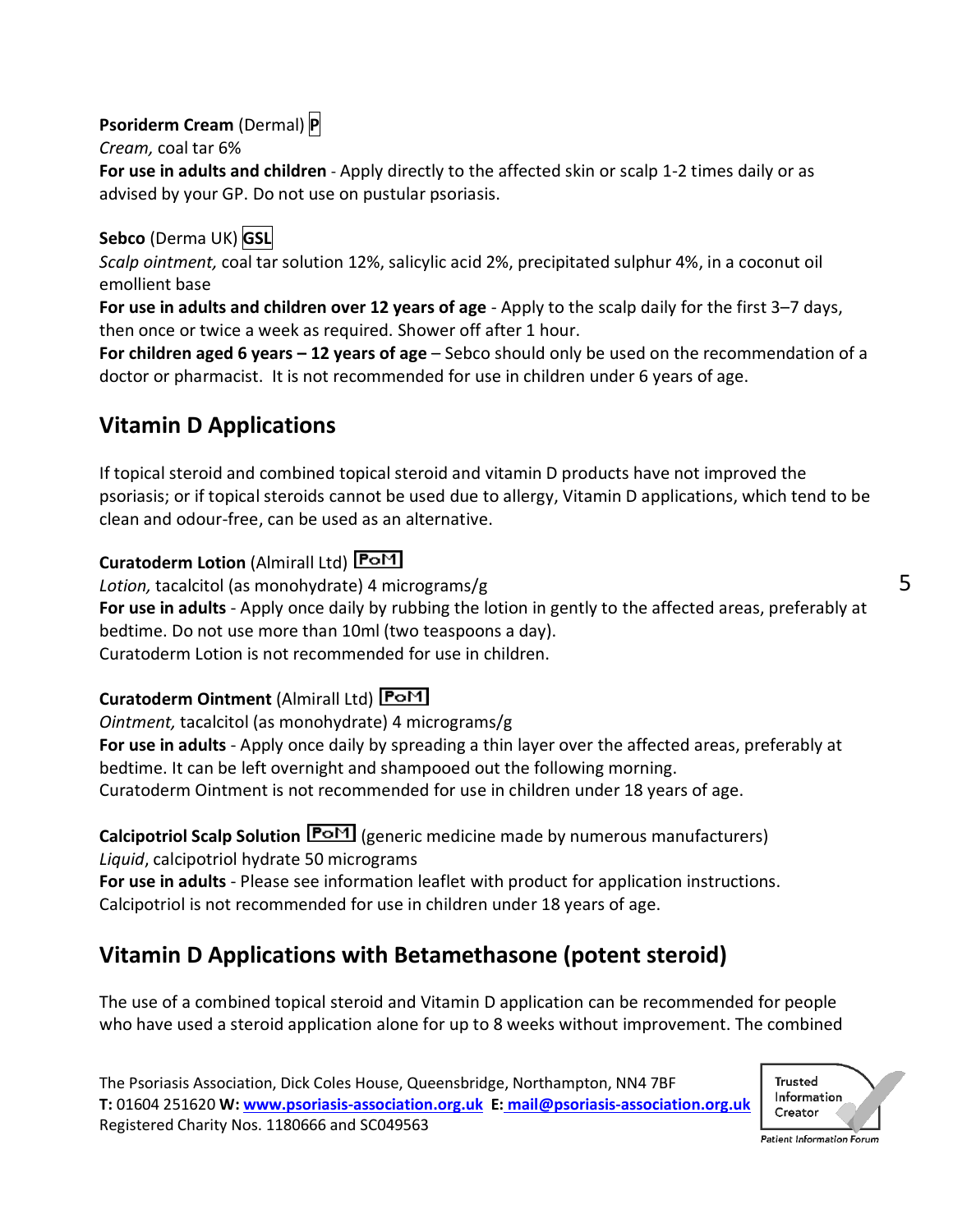steroid and vitamin D application should not be used on the same area of skin for more than 4 weeks without a break. The gel formulation of the combined product makes it clean and easily absorbed.

#### **Dovobet Gel** (LEO Pharma)

*Scalp and body gel*, betamethasone 0.5mg (as dipropionate), calcipotriol 50 micrograms/g (as monohydrate)

**For use in adults** - To be applied directly to the affected area once a day. Usually an amount between 1 g and 4 g per day is sufficient (4 g corresponds to one teaspoon). Leave overnight before shampooing off as usual. If no improvement is seen after four weeks, see your GP. Dovobet is not recommended for use in children under 18 years of age.

#### **Enstilar Foam** (LEO Pharma)

*Foam,* betamethasone 0.5mg (as dipropionate), calcipotriol 50 micrograms/g (as monohydrate) **For use in adults** - If used on the scalp, Enstilar should be sprayed into the palm of the hand and then applied to affected scalp areas with the fingertips. Hair washing instructions are provided in the information leaflet. Let the foam remain on the scalp throughout the night, or during the day. Enstilar is not recommended for use in children under 18 years of age.

## **Steroid Applications**

Steroid based topical treatments are grouped in terms of their potency. There are four categories, mild, moderate, potent and very potent. A potent topical steroid is recommended as a first treatment for scalp psoriasis, for up to four weeks. After this, if no improvement is seen, a different type of steroid can be tried before moving on to other treatment types. Steroids should not be used on the same body area for more than four consecutive weeks (two weeks for very potent steroids) without review by a healthcare professional.

#### **Betacap** (Dermal)

*Scalp application*, betamethasone (as valerate) 0.1% containing coconut oil derivative. Potency: potent

**For use in adults and children over 1 year** - Apply twice a day in the morning and evening. Shampoo your hair as usual, apply a thin layer to the affected area and allow to dry naturally. Do not use a hair dryer.

#### **Betnovate** (GlaxoSmithKline) **PoM**

*Scalp application*, betamethasone (as valerate) 0.1%. Potency: potent **For use in adults and children over 1 year** - Apply thinly and gently rub in using only enough to cover the entire affected area once or twice daily for up to 4 weeks



6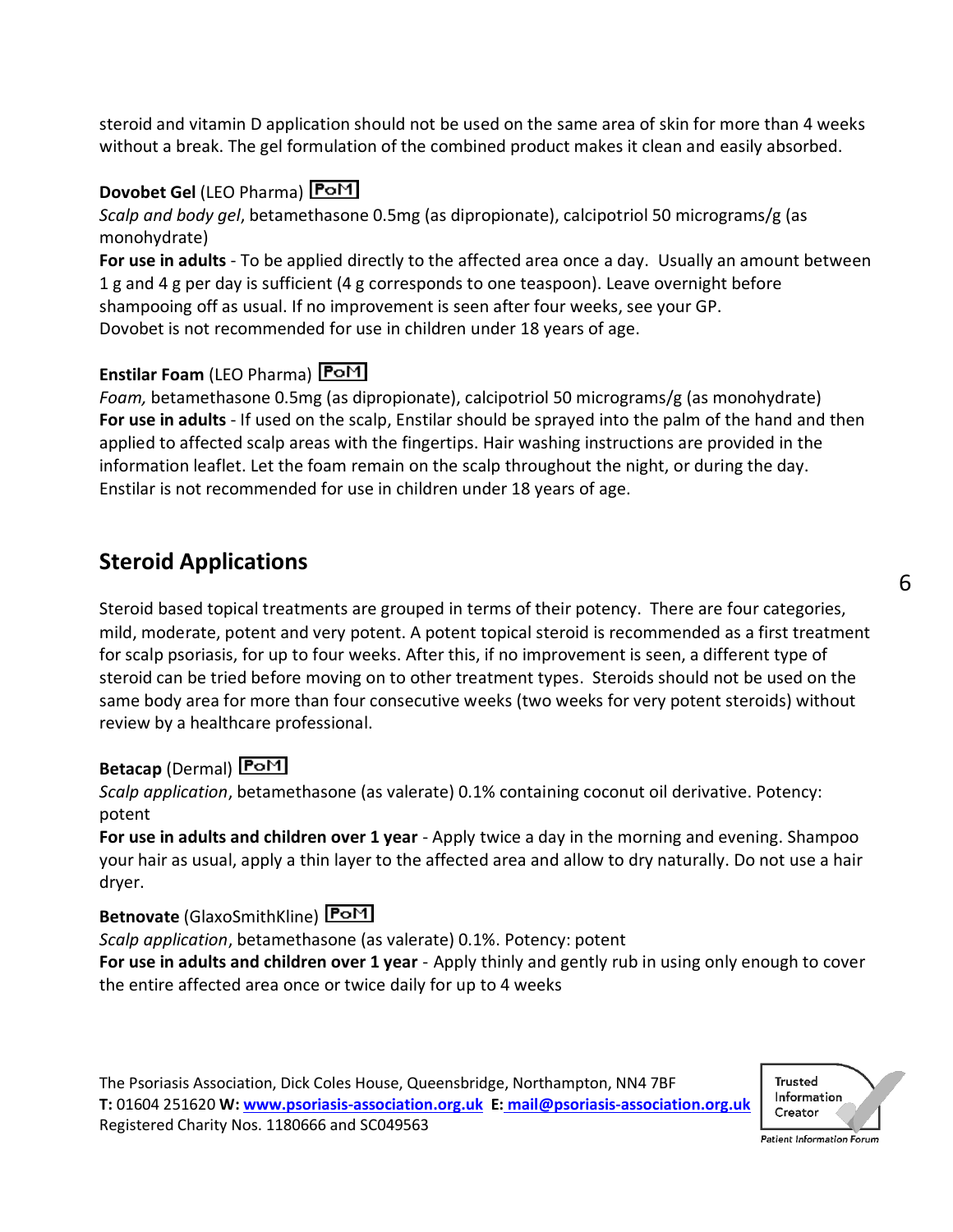#### **Bettamousse** (RPH Pharmaceuticals AB)

*Foam*, betamethasone valerate 0.1%. Potency: potent

**For adults and children over the age of 6 years** - Add no more than a golf ball sized amount to the affected area twice daily, in the morning and the evening, until the condition improves.

## **Clarelux Foam\*** (Pierre Fabre Ltd)

*Foam*, clobetasol propionate 0.05%. Potency: very potent

**For adults and children over the age of 12 years** - Apply a thin layer of foam directly onto the affected area on the scalp. Gently massage into the skin until the foam subsides. Do not wash or rinse immediately after applying. The canister contains a pressurised, flammable liquid so should be stored away from naked flames.

## **Dermovate** (GlaxoSmithKline) **PoM**

*Scalp application*, clobetasol propionate 0.05%. Potency: very potent **For adults and children over 1 year** - Apply thinly and gently rub in using only enough to cover the entire affected area once or twice a day until improvement occurs. Treatment should not be continued for more than 4 weeks.

## **Diprosalic** (Organon Pharma UK Ltd)

*Scalp application*, betamethasone (as dipropionate) 0.05%, salicylic acid 2%. Potency: potent **For adults and children** - A thin film should be applied to cover the affected area twice daily. Do not use for more than 5 consecutive days in children.

## **Diprosone Lotion** (Organon Pharma UK Ltd) **PoM**

*Lotion*, betamethasone (as dipropionate) 0.05%. Potency: potent **For adults and children** - A few drops should be applied and massaged gently into the affected areas twice daily. Do not use for more than 5 consecutive days in children.

## **Elocon** (Organon Pharma UK Ltd)

*Scalp lotion*, mometasone furoate 0.1%. Potency: potent

**For adults and children** - A thin layer should be applied to the affected areas of skin once a day. Do not use for more than 5 consecutive days in children.

## **Etrivex** (Galderma)

*Shampoo,* clobetasol propionate 0.05%. Potency: very potent

**For use in adults** - Apply thinly to a dry scalp once daily covering all of the affected areas. Rinse after 15 minutes without covering and dry your hair as usual. Your regular shampoo can be used if more shampoo is required to wash your hair. Use for a maximum duration of 4 weeks. Etrivex is not recommended for use in children or adolescents under 18 years of age.